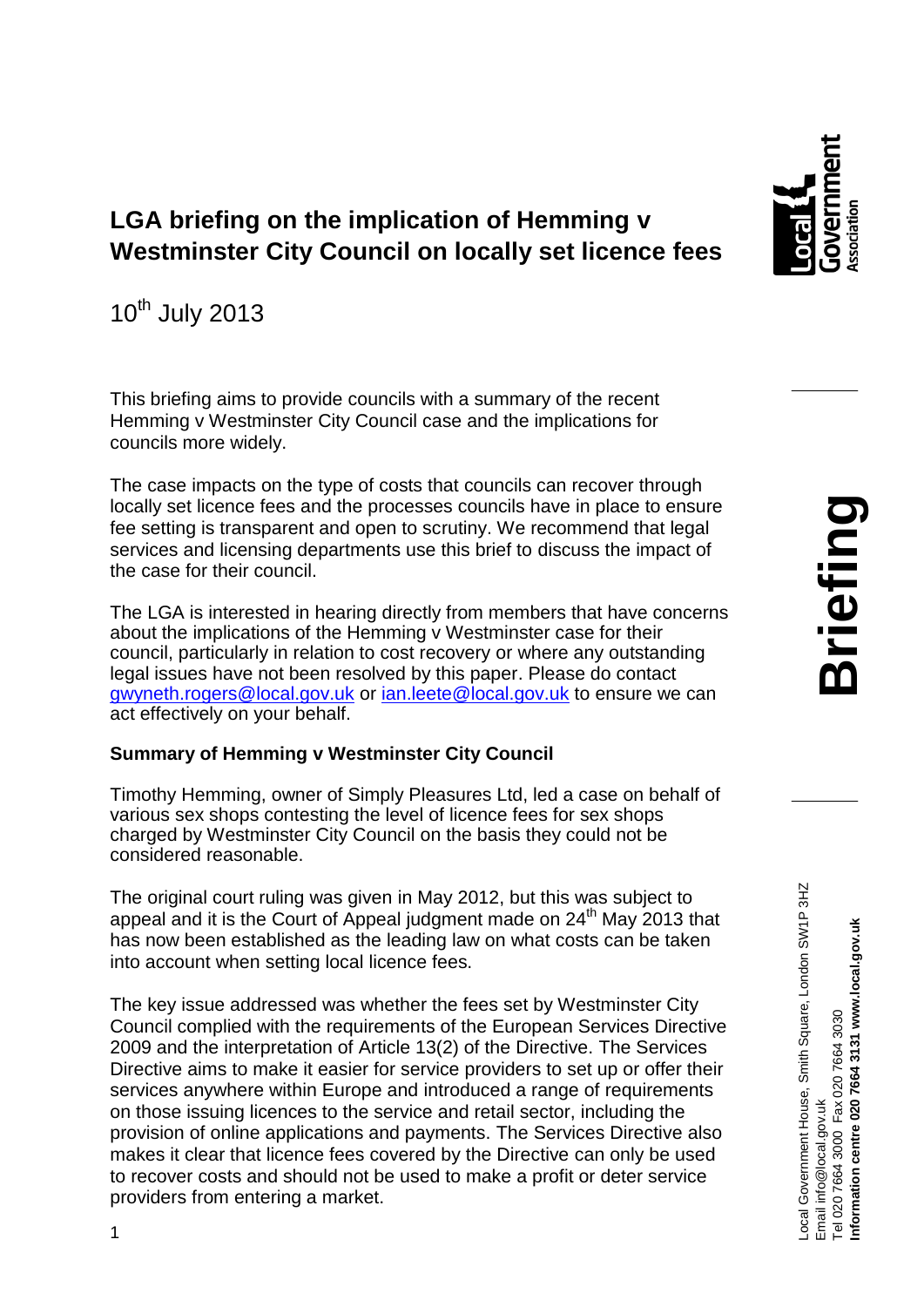In essence, the Hemming case questioned the lawfulness of Westminster's licence fees for sex establishments as 'charges' under the Directive and whether these were 'reasonable and proportionate to the cost of the authorisation procedures…' and did 'not exceed the cost of the procedure'.

### **The court ruling**

While the Services Directive may be clear that any charges for licences covered by the Directive must be reasonable and not exceed the costs associated with the authorisation procedures, there is no more detail on what costs can or not be included when calculating a fee.

The original hearing also considered whether Westminster City Council had made a valid determination of the licence fee for any year after the year ending on 31 January 2006, which was the last occasion that the fees were considered by the Licensing sub-committee. The judgement, accepted by the Court of Appeal, found that the annual reviews conducted by an officer of Westminster City Council were no substitute for determinations by the Council. The judge rejected the Council's submission that the fee had been fixed on an open-ended basis in 2004 so that the fee rolled over from one year to the next.

In the Hemming V Westminster case, the Court of Appeal specifically considered whether the cost of investigating and prosecuting those who operate without a licence can be recovered through the licence fee paid by those operating within the system. Ultimately, was it lawful to set licence fees which reflected the council's costs of enforcing the system against *unlicensed* operators, as well as those which were licensed?

Unfortunately for Westminster, the Court of Appeal upheld the earlier decision of the Administrative Court from May 2012. It ruled that the fees set must be not exceed the costs of administering the process. As such, the council was no longer able to include the cost of enforcement against unlicensed sex establishment operators when setting the licence fee.

This confirmed the change of approach from what was the accepted position prior to the Regulations coming into force in 2010. Then, the setting of a fee for sex establishment licences was regulated by the Local Government (Misc. Provisions) Act 1982. A 'reasonable' fee under that Act was accepted as including enforcement costs so that the system was, in effect, self- financing.

Whilst the council had sought to argue that there should be no distinction between the enforcement of licensed and unlicensed operators, particularly as licensed businesses ultimately benefit from action to tackle rogue traders and ensuring there is a level playing field in place for responsible businesses, the Judge did not agree.

He commented at paragraph 70 as follows:

"It is difficult to see how even a strained interpretation enables the cost of authorisation procedures and formalities to include the cost of prosecuting unlicensed operatives who have not applied for authorisation".